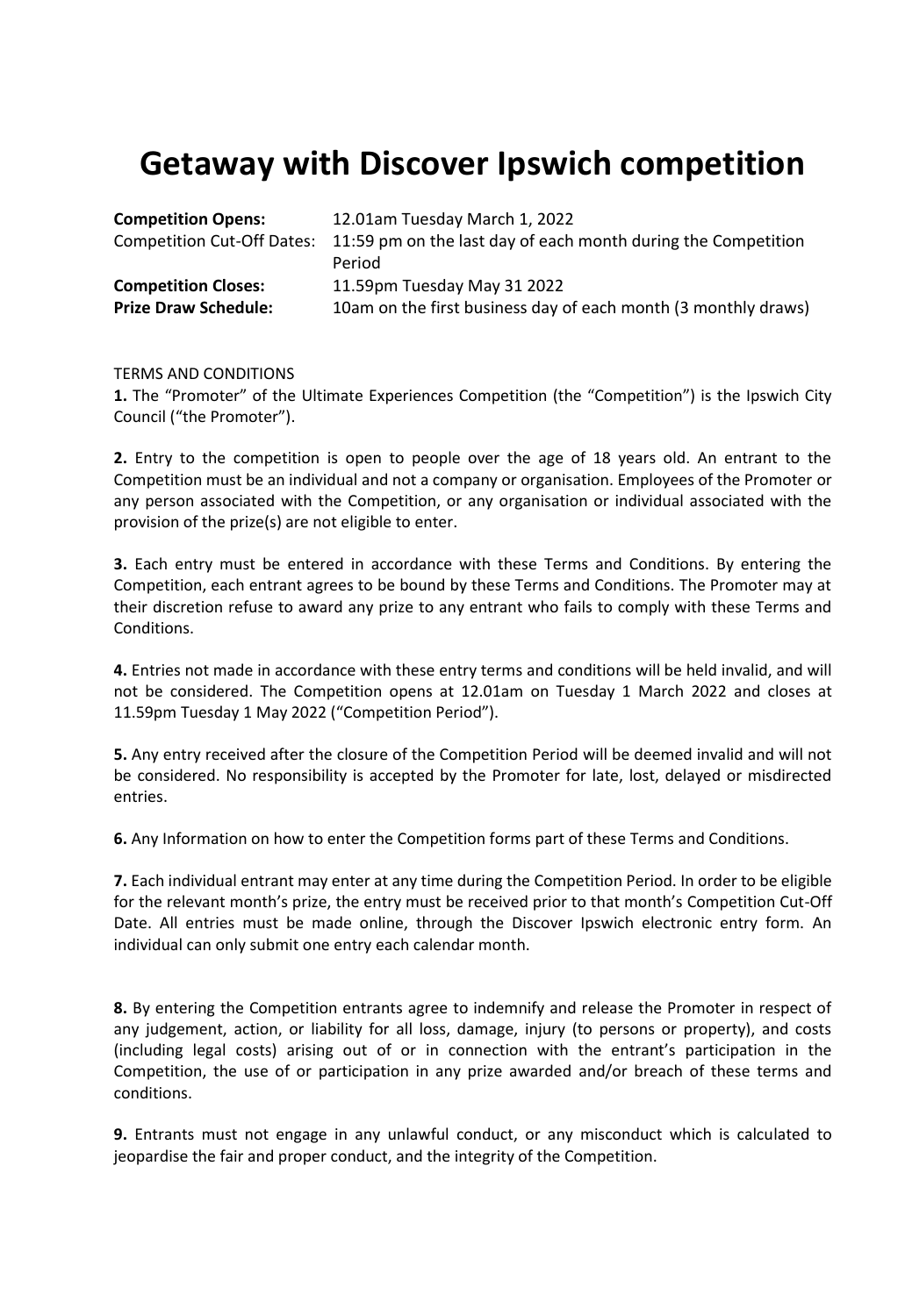**10.** One winner per month will be drawn to win that month's prize. The Promoter will choose the winner by way of a random draw at 10am on the first business day of each month, as set out in the prize draw schedule outlined in clause 11 below. The result of the random draw is final and no correspondence and/or communication of any kind in relation to the result will be entered into. The Promoter is under no obligation to award any prize for the competition.

**11.** Prize Draw Schedule:

March prize: April 1, 2022 April prize: May 3, 2022; May prize: June 1, 2022;

**12.** Any prize awarded for winning the Competition is at the Promoter's discretion, and is nonnegotiable, and may not be exchanged for cash or any other prizes.

**13.** The prize that will be available in the relevant month will be:

- 1. March: Spicers overnight accommodation, dinner and breakfast package for two = \$999
	- a. Gift certificate is valid until 1 May 2023.
	- b. Beverages are not included
	- c. Gift certificate cannot be redeemed for cash.
	- d. E-certificates cannot be extended past valid until date.
	- e. Lost or stolen gift certificates cannot be replaced.
	- f. Bookings are essential.
	- g. When making a booking please quote gift certificate number.
	- h. Gift certificate is subject to standard cancellation policies.
	- i. Gift certificate is subject to availability and booking conditions may apply.
	- j. Spicers Retreats, Hotels and Lodges Pty Ltd is the issuer of this certificate. ABN 22 137 592 593.
- 2. April: Bakehouse Steakhouse voucher (\$150), Oaks voucher (\$250), Couples massage voucher  $(5170) = 5570$
- 3. May: Seraphim escape room voucher (\$180), 4 Hearts voucher (\$200), Cumquat House B&B one night's accommodation and breakfast for two adults (up to \$137)= \$517

## Total prize value: \$2086

**15.** Ipswich City Council is collecting your personal information for the purposes of conducting the Competition. We will not disclose your personal information outside of Council unless we are required to do so by law or you have given your consent. However, to enable the Promoter to administer, judge and promote the Competition your personal information may be recorded and/or disclosed; for instance your name may be disclosed in a publication or at an event for the purpose of giving notice of Competition winners/entrants. By completing an entry form we will consider that you have given the Promoter your consent to manage your personal information in the manner described in Council's Privacy Statement, Personal Information Digest and this Collection Notice: https://www.ipswich.qld.gov.au/about\_council/corporate\_publications/personal\_information\_diges t